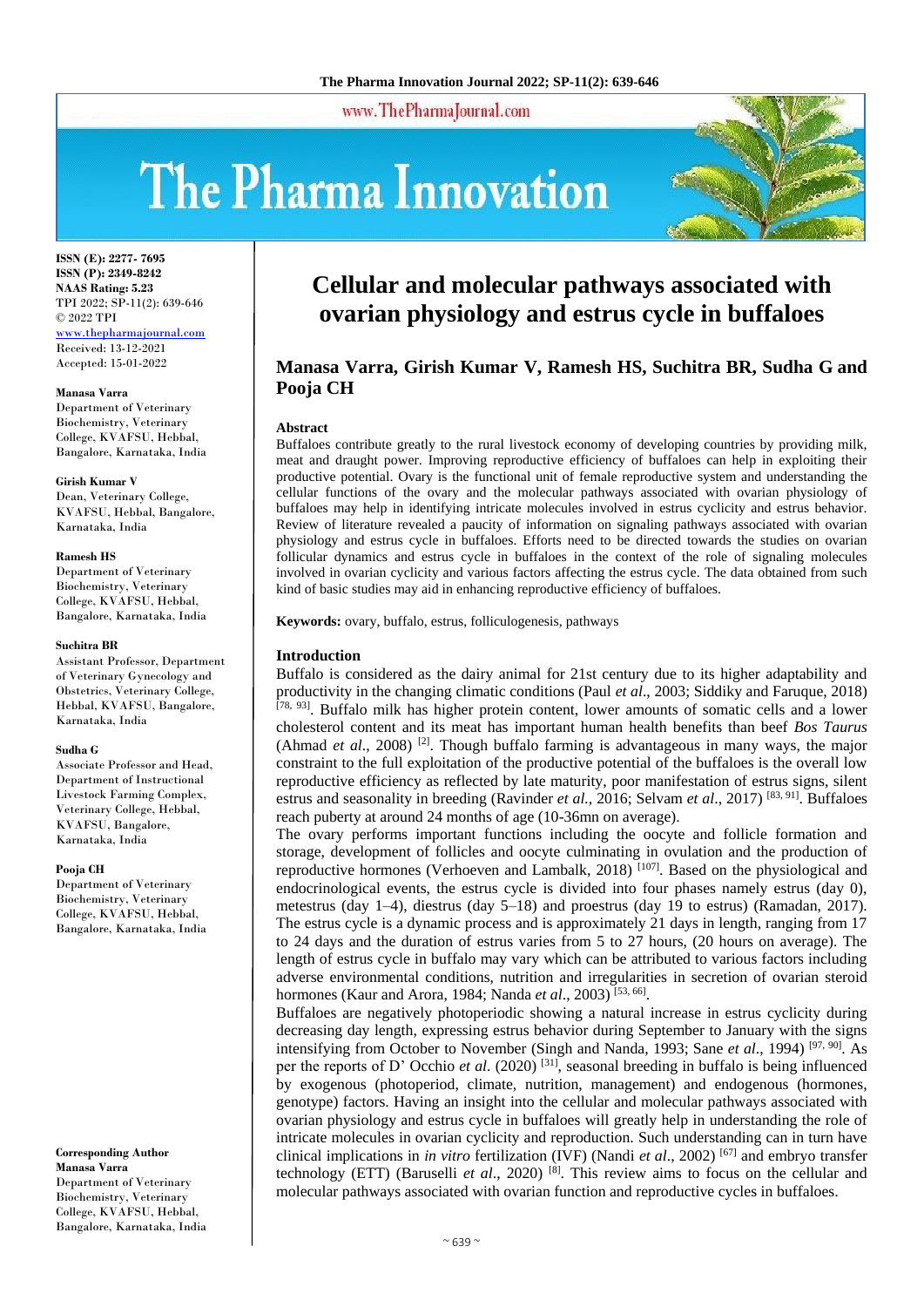# **Folliculogenesis and ovarian follicular dynamics**

The ovarian physiology and its follicular dynamics leading to the estrus cycle is associated with intricate molecular pathways involving various genes, gene transcripts, proteins and small molecules. These pathways and the factors (intrinsic and extrinsic factors) influencing them can contribute to the animal in exhibiting the various signs of estrus/heat.

The processes of oogenesis and folliculogenesis are dependent on each other which ultimately influence the reproductive cycle of mammalian females. Oocytes are developed from primordial germ cells. Normal development of mammalian oocytes depends on a complex and developmentally-regulated series of events occurring within the follicle. The development of oocyte gets arrested in the ovary at the primordial follicle stage, and thereafter continues throughout the reproductive life once the folliculogenesis begins.

Folliculogenesis involves development of the ovarian follicles that includes primordial (resting follicles), primary (follicles activated for development or atresia), secondary (large-sized follicles) and tertiary follicles (antral and preovulatory follicles) (Fortune *et al*., 2000; Suh *et al*., 2002) [35, 100]. The process of folliculogenesis commences with the recruitment of the primordial follicles and ends with either ovulation or death by atresia. Multidirectional interactions between the oocyte, granulosa cells (GCs), theca cells, and the hypothalamic-pituitary axis (HPA) of the endocrine system are crucial for all of the complex developmental transitions of folliculogenesis which actually occurs in three phases (Macklon and Fauser, 2001; Hillier, 2001)<sup>[61, 42]</sup>.

### **Endocrine control of developmental transitions of folliculogenesis**

The phase from primordial follicle initiation to the late preantral phase in which follicle development appears to be controlled by expression of a range of local factors is gonadotrophin-independent phase. The intermediate phase in which follicles will respond to the actions of gonadotrophins but do not require them for normal growth and development is gonadotrophin-responsive phase. And the phase from the antral stage to preovulatory stage is termed gonadotrophin dependent where follicles increase in size and develop further only in the presence of critical threshold concentrations of the luteinising hormone (LH) and follicle stimulating hormone (FSH).

# *Gonadotrophin-independent phase of folliculogenesis*

*Formation of primordial follicles: Role of oocyte derived and germ cell specific transcription factors (TFs)*

Formation of primordial follicles is dependent upon the expression of the oocyte-derived transcription factor, folliculogenesis-specific basic helix-loop-helix, also called as factor in the germline alpha FIGa (Soyal *et al*., 2000) [98] and the production of a somatic cell-derived factor WNT4 (Vainio *et al.*, 1999) <sup>[105]</sup>. The interaction between the oocytes and granulosa cells continues throughout the folliculogenesis (Cecconi *et al.*, 2004) <sup>[21]</sup>. During the early stage of folliculogenesis, dynamic alterations occur in the oocyte resulting in the expression of various genes, which are regulated by germ-cell specific transcription factors (TFs) factor in the germline alpha (FIGLA) (Huntriss *et al*., 2002; Bayne *et al.*, 2004) <sup>[46, 10]</sup>, newborn ovary homeobox protein (NOBOX) (Rajkovic *et al*., 2004; Choi *et al*., 2007; Lechowska *et al.*, 2011)<sup>[81, 22, 56], LIM-homeobox protein 8</sup> (LHX8), spermatogenesis and oogenesis specific basic helixloop-helix transcription factor 1 (SOHLH1), and SOHLH2 (Choi and Rajkovic, 2006)  $^{[23]}$ . These TFs were found to play an important role in the maintenance, survival and assembly of primordial follicles (Lim and Choi, 2012)<sup>[59]</sup>.

# **Factors regulating the fate of primordial follicles**

An intricate coordination between the stimulatory and inhibitory substances determines a primordial follicle's fate of survival, quiescence, or recruitment (Reddy et al., 2010)<sup>[87]</sup>. The phosphatase and tensin homolog (PTEN) signalling pathway is believed to be critical for germ cell quiescence due to premature primordial follicle activation in mice and includes genes like Forkhead box O3, Foxo3a, (Castrillon *et al*., 2003; Reddy *et al*., 2008) [19, 85]. 3-phosphoinositidedependent protein kinase-1 (PDK1) (Reddy *et al*., 2009) [84] and other factors are connected to PTEN pathway and are found to promote primordial follicle survival. (Reddy *et al*.,  $2009$ )  $^{[84]}$ . Many inhibitory factors repress the activation of the primordial follicle from entering folliculogenesis and survival factors prevent primordial follicle loss via apoptosis (Reddy *et al*., 2010) [87]. Upon selection, primordial follicles become primary follicles by initial recruitment, where in the cells within the follicle produce growth and signalling factors that act in an autocrine and paracrine manner regulating the initial recruitment process (Gura and Freiman, 2018)<sup>[39]</sup>. Initial recruitment in turn is a complex, multidirectional process involving several cell types and signalling molecules that converge on multiple signalling pathways (Adhikari and Liu, 2009) [1] .

The phosphatidylinositol 3-kinase (PI3K) signalling pathway is a regulatory pathway that controls not only initial recruitment, but also cell proliferation, survival, migration, metabolism associated with ovarian folliculogenesis. The various proteins that favour PI3K signalling include 3 phosphoinositide dependent protein kinase-1 (PDPK1), mammalian target of rapamycin complex 1 (mTORC1), protein kinase B (AKT) (Reddy *et al*., 2005) [86], and ribosomal protein S6 (rpS6) (Engelman *et al*., 2006; Stokoe, 2005; Cantley, 2002; Yang and Guan, 2007) [33, 99, 17, 108]. The proteins that inhibit PI3K signalling (Simpson and Parsons,  $2001$ )  $[94]$  include forkhead box O3 (FOXO3), PTEN, and tuberous sclerosis 1 and 2 (TSC1 and TSC2).

A basal level of PI3K signaling is needed for oocyte survival. Certain factors like basic fibroblast growth factor (bFGF) (Nilsson *et al.*, 2001; Nilsson and Skinner, 2004)<sup>[70, 72]</sup>, leukemia inhibitory factor (LIF) (Morita *et al*., 1999; Nilsson *et al*., 2002) [63, 69], keratinocyte growth factor (KGF), bone morphogenetic proteins 4 and 7 (BMP4) (Nilsson and Skinner, 2003) <sup>[71]</sup> and BMP7 (Lee *et al.*, 2004) <sup>[55]</sup>, and platelet-derived growth factor (PDGF) (Kezele *et al*., 2005) [54] (Nilsson *et al*., 2006; Hutt *et al*., 2006) [68, 48] were found to exhibit a dramatic increase in initial recruitment. LIF produced by granulosa cells induces these cells to express the kit ligand (KL) (Parrott and Skinner, 1999)<sup>[76]</sup> that binds to its cognate receptor c-kit on the oocyte surface and regulates the expression of bone morphogenetic protein (BMP)-15 gene (BMP-15). On the other hand, inhibiting factors include anti-Mullerian hormone (AMH) (Durlinger et al., 2002) <sup>[32]</sup>, FOXO3 (Castrillon *et al.*, 2003)<sup>[19]</sup>. FOXO3 is a downstream effector of the PTEN/PI3K/AKT signalling pathway of cell proliferation and survival (Cantley and Neel, 1999; Li *et al*.,  $2010$ )  $[16, 57]$  and the chemokine, SDF-I and its receptor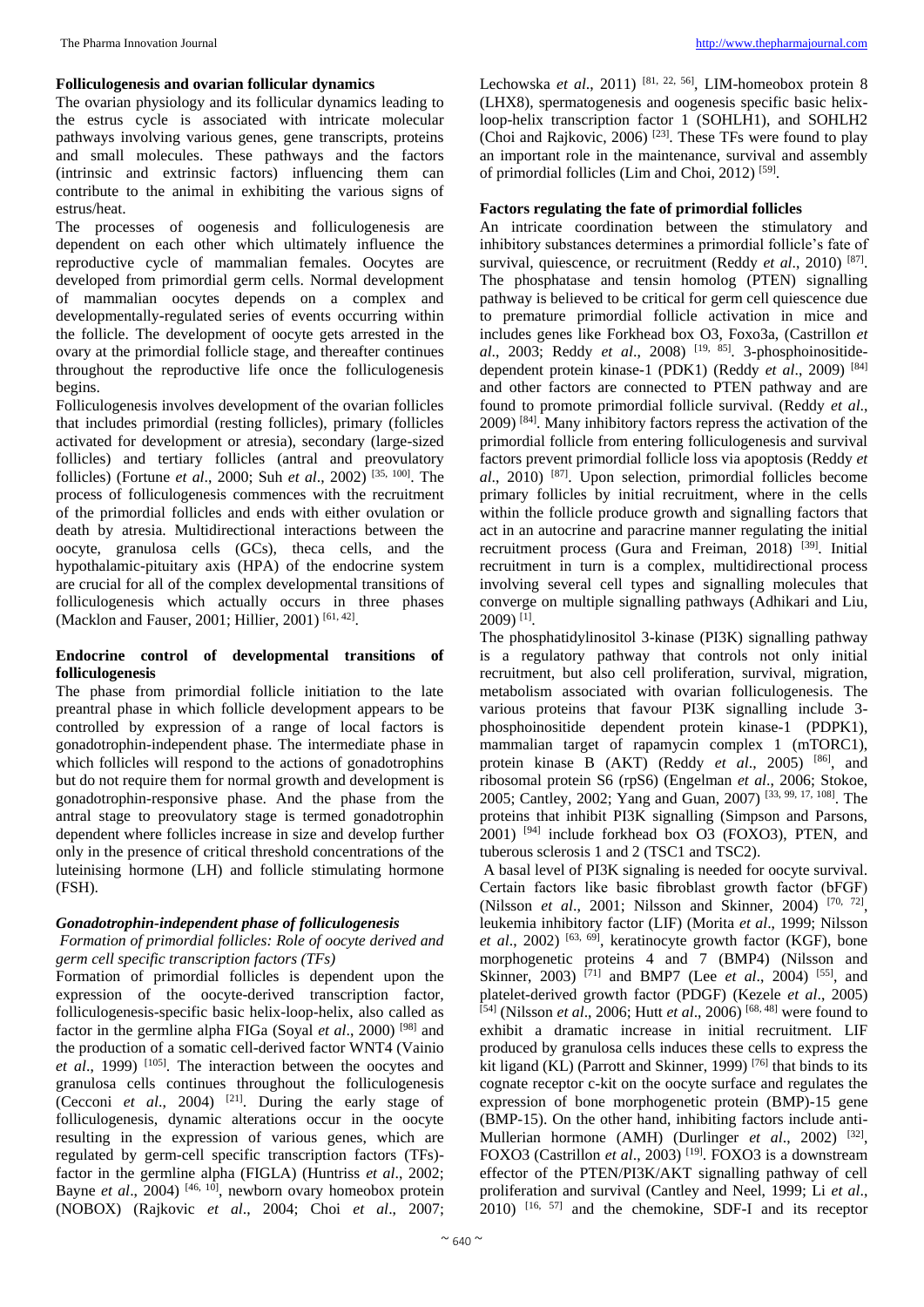# (CXCR4) (Holt *et al*., 2006) [43]. nil

# **Gonadotropin-independent phase of folliculogenesis**

In the gonadotropin-independent phase of folliculogenesis, the locally produced regulatory factors support the physiological development of germ and somatic cell components via granulosa cell-oocyte interactions which occurs through gap junctions and paracrine factors (Buccione *et al*., 1990; Cecconi *et al*., 1996) [14, 20]. The primary follicles continue to develop to become secondary and tertiary follicles (also known as preantral follicles). The stages of development involving transitions from the primary stage to the early antral stage are mostly driven by the above described intraovarian factors and signaling pathways. The various intrinsic ovarian factors involved in pre-antral/antral follicle development are given in table 1 (Modified from Gura and Freiman, 2018)<sup>[39]</sup>.

# **Gonadotropin-responsive phase of folliculogenesis**

The middle transitions of folliculogenesis are gonadotropinresponsive as theca cells contain luteinizing hormone (LH) receptors, and granulosa cells contain follicle-stimulating hormone (FSH) receptors at early stages of development. Preantral follicles then develop into antral follicles. Most early antral follicles undergo atresia, which is a controlled apoptosis-mediated process of follicle death.

It is during the follicular phase of a female's reproductive cycle, a small cohort of antral follicles are rescued from atresia and selected to develop further into preovulatory follicles (also known as Graafian follicles) by cyclic recruitment which is largely driven by FSH signalling (Zeleznik, 2001; Richards, 1980)<sup>[109, 88]</sup>.

Hormones secreted from the hypothalamic-pituitary-ovarian axis act in an endocrine manner to coordinate the later stages of cyclic recruitment (Mc Gee and Hsueh, 2000) [62]. These preovulatory follicles are the major producers of estrogens and are the only follicle type that is capable of ovulation. Estradiol production is largely driven by FSH signaling, as FSH increases the levels of aromatase in granulosa cells. Increasing FSH levels give rise to maturing antral follicles, and thus increasing estradiol levels. Insulin-like growth factors (IGFs) and activin A also facilitate the increase in estradiol levels during this period (Ginther *et al*., 2002; Bashir *et al*., 2016) [37, 9]. Estradiol, in turn, negatively feeds back to the HPA causing a decrease in FSH levels. This is also accomplished by the action of inhibin B, which is a granulosa cell-produced peptide hormone that inhibits the anterior pituitary from producing and secreting FSH. The dominant antral follicle then produces threshold levels of estradiol that positively feedback to the HPA initiating the ovulatory LH surge and thereby the ovulation.

The extra-cellular matrix (ECM) surrounding follicular cells of the ovary also influence regulatory process involved in follicular growth and development. This is by means of producing proteases like plasminogen-plasmin system, matrix metalloproteinases (MMPs) (collagenase, gelatinase and stromelysin) (Salamonsen, 1996) <sup>[89]</sup> and specific protease inhibitors, such as plasminogen activator inhibitor (Liu *et al*., 1991) [60], tissue inhibitors of metalloproteinases-l and -2 (Smith *et al.*, 1999)<sup>[96]</sup> which are involved in the binding and the release of growth factors and act as key components of the intraovarian mechanisms controlling folliculogenesis and the development of the dominance mechanism.

Ovarian granulosa cells (GCs) play an important physiological role in supporting the development and

selection of the dominant follicle by controlling oocyte maturation and by producing the steroid hormones, estrogen (E2) and progesterone (P4) that are critical for maintenance of the ovarian cycle. In turn, the mammalian ovarian follicular development is tightly regulated by crosstalk between cell death, survival and differentiation signals (Chowdhary *et al*.,  $2012$ ) <sup>[24]</sup>.

Follicular development in buffaloes occurs in wave like pattern with two waves (Baruselli *et al*., 1997) [7] or three waves (Barkaw *et al.*, 2009) <sup>[6]</sup> as the most common pattern and reflects a genetic and/ environmental influence (Murphy *et al*., 1991) [65]. Follicular size and circulating concentration of estrogen were found to play an important role in controlling follicular development and in determining the number of waves in the estrus cycle. When both are attained (follicular size of  $> 10$ mm and estradiol concentration  $> 5.0$ )  $pg$  ml) after the emergence of the  $2<sup>nd</sup>$  wave, the cycle will be 2 wave cycle, and when not attained the cycle continues to be 3 wave cycle (Nosier, 2003)  $[73]$ . During the reproductive season, the number of waves in an estrus cycle in buffaloes is found to be associated with the luteal phase and with estrous cycle length (Baruselli *et al*., 1997) [7] .

In the follicle, an oocyte and surrounding granulosa cells communicate by means of the oocyte-derived factors, growth differentiation factor 9(GDF9), and bone morphogenetic protein15 (BMP15), which ensures the coordinated oocyte growth and follicular development. Granulosa cells supply nutrients and metabolites through gap junctions to oocytes and secrete paracrine signals to regulate oocytes. Oocytes in turn regulate granulosa cell proliferation and differentiation and induce antrum formation via GDF9 and BMP15. The oocyte‐derived factors also were found affect cAMP and cGMP production in granulosa cells which will inturn induce GDF9 and BMP15 synthesis by the oocytes (Alam and Miyano, 2019)<sup>[3]</sup>.

In the gonadotrophin dependent phase, oocyte and granulosa cells produce a variety of growth factors (GFs) that act broadly to influence gonadotropin action in positive and negative ways (Erickson and Shimasaki, 2001) [34]. The activation of WNT/CTNNB1/ β-catenin signaling pathway by R-spondin2 (RSPO2) whose expression is restricted to the oocyte of developing follicles has been found to be essential for oocyte-granulosa cell interactions that drive maturation of the ovarian follicles. RSPO2 also acts in a paracrine manner to sustain granulosa cell proliferation in early developing follicles (Cian *et al*., 2020) [26] .

Mammalian target of rapamycin (mTOR) is an integrator of pathways important for cellular metabolism, proliferation, and differentiation, is expressed at all stages of oocyte development and is also essential for cyclic recruitment by linking extra- and intracellular cues from nutrients, stress, growth factors, and hormones. MTOR-dependent pathways in primordial or growing oocytes were found to differentially affect downstream processes including follicular downstream processes including follicular development, sex-specific identity of early granulosa cells, maintenance of oocyte genome integrity, oocyte gene expression, meiosis, and preimplantation developmental competence. This is possible by controlling the expression of genes, Gja4 and Oosp1, -2, -3 (involved in oocyte–granulosa communication), Aldh1a2 (essential for development and survival of oocytes), Ythdf2 and Lsm1 (implicated in the control of oocyte maturation processes (Guo et al., 2018)<sup>[38]</sup>. Hence, folliculogenesis is a complex and dynamic ovarian process involving multiple ovarian and endocrine cells and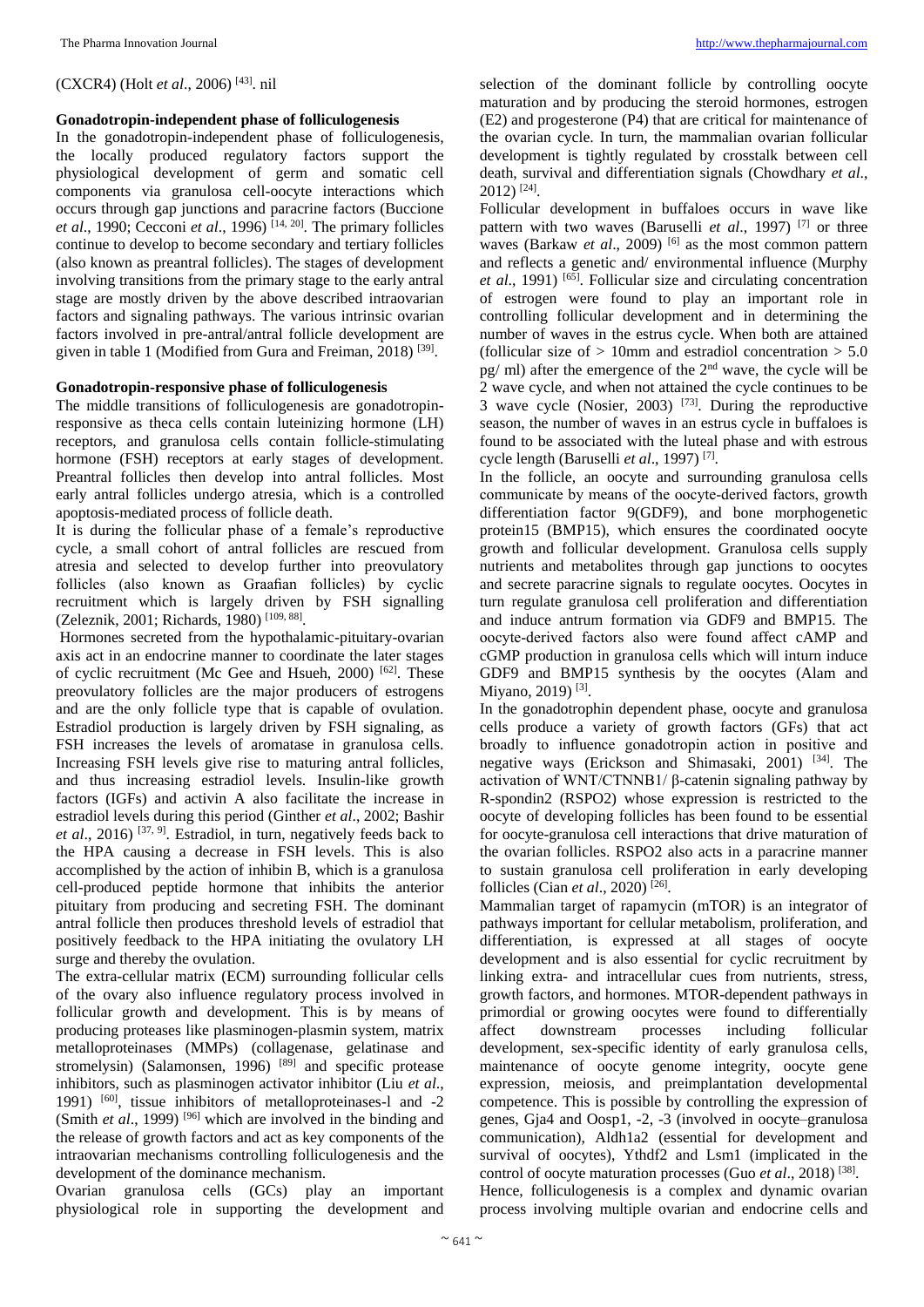numerous signals (Jones and Shikanov, 2019) [51]. Both primordial follicle assembly and the ability to remain quiescent are vulnerable to errors in development and environmental insult (Hannon and Curry, 2018)<sup>[40]</sup>.

Estrogen disrupting chemicals (EDCs) (Chen *et al*., 2007) [25] , bisphenol A (BPA) (Zhang *et al*., 2012; Hunt *et al*., 2012) [111, <sup>45]</sup> were found to disrupt various aspects of early primordial follicle development. Embryonic exposure to the phytoestrogen genistein was also found to disrupt primordial follicle assembly (Jefferson *et al*., 2006; Cimafranca *et al*., 2010; Patel *et al*., 2017) [50, 27, 77]. Also, the prenatal exposure to plasticizers like phthalates were also found to have effects on female reproduction (Zhou *et al*., 2017) [112]. Embryonic exposure of the herbicide atrazine resulted in the early demise of the primordial follicle pool (Gely-Pernot et al., 2017)<sup>[36]</sup>.

The reproductive potential of a female buffalo thus is dependent upon the population of properly developed primordial follicles during fetal ovarian development. During folliculogenesis, only less than 1% of ovarian follicles which are present at birth will gain the capacity to ovulate. Oocytes and granulosa cells generally undergo apoptosis during fetal life and adult life respectively. The equilibrium between the prosurvival molecules (Bcl-2, Bcl-x, TRAIL, TVB) and the pro-apoptotic molecules (Bax, Bok, Bad, and Bak) contributes to the regulation of the apoptosis. Follicular atresia is mediated by apoptosis, which initially starts in the GCs layer (Bettegowda *et al*., 2008; Dhali *et al*., 2017) [11, 30], followed by apoptosis of the theca cells (Uri-Belapolsky *et al*., 2014) [104] .

Ovarian follicular atresia is induced by activation of both the extrinsic (death receptor) and intrinsic (mitochondrial) pathways in GCs (Uri-Belapolsky *et al.*, 2014) <sup>[104]</sup>. Stem cell factor ligand and c-KIT receptors, Kit and Mgf gene encode KIT receptor and ligand respectively. KIT–KIT ligand interaction has been found to have pro-survival effects in the oocytes, primordial, primary and antral follicles.

Apoptosis is central to many aspects of the ovary (Zhang *et*   $a$ ., 2014; Jones and Pepling, 2013)<sup>[110, 52]</sup>. It is carried out by several molecular pathways, of which Bcl-2 family, TNF, caspases and TGF-β proteins appear to be the major players. The molecules involved in these pathways can be categorized into four classes: (i) molecules involved in the follicular survival, including Bcl-2, TGF-b, c-Kit, NOBOX, NTS, survivin, XIAP, AHR, BMP, GATA-4, SCF, integrin and GnRH; (ii) molecules involved in the follicular atresia, including Fas, caspases, TNF, TVB, Par-4, p53, prohibitin, c-Myc, interferon and ET; (iii) molecules involved in follicular selection/loss, including Bcl-2, Bax, FSH, inhibin, Fas ligand and caspases; and (iv) molecules involved in luteogenesis, including Fas/Fas ligand, caspase 3, Bax, prohibitin, BMP ligands and receptors (BMPR receptors) and PGF2 (Hussein *et al*., 2005) [47]. Prohibitins also influence the action of various gene products function that act as a "molecular switch" by controlling cellular fate (favours survival of the GCs) and thereby determine the progress of follicular development by regulating the expression of anti-apoptotic genes (Bcl2, Bclxl) in ovarian preantral GCs (Chowdhury *et al*., 2012) [24]. Factors like AMH, BMP-15, GDF-9 have major regulatory roles during both the gonadotrophin-independent and dependent stages of follicle development.

A very recent study conducted by Capra *et al* (2020) [18] to understand the changes in the oocyte molecular status in relation to season in buffalo clearly revealed the influence of season on oocyte competence and in turn transcription of

genes in the oocyte related to folliculogenesis. The study of microRNA (miRNA) and transcriptomic profiles of oocytes (OOs) and corresponding follicular cells (FCs) from buffalo ovaries collected in the breeding (BS) and non-breeding (NBS) seasons revealed differential expression (DE) of 13 miRNAs, 2 mRNAs and 22 genes in FCs. DE- miRNAs in the two seasons for both OOs and FCs are found to be involved in follicular maturation and development regulation. Seasonal changes modified the expression of miR-143, miR-25, miR-222 and miR-199a in buffalo OOs. DE-miRNAs target gene analysis uncovered pathways associated with transforming growth factor β (TGFβ) and circadian clock photoperiod. Coexpression analysis of miRNAs and mRNAs revealed a positive correlation between miR-296-3p and genes related to metabolism and hormone regulation. Gene Ontology (GO) analysis of miRNA target genes and differentially expressed genes (DEGs) in OOs highlighted pathways related to triglyceride and sterol biosynthesis and storage crucial for folliculogenesis and acquisition of oocyte competence. The decreased oocyte competence in the NBS was in turn found to be associated with the change in the expression of secreted phosphoprotein 1 (SPP1), RUNX family transcription factor 2 (RUNX2) and Cathepsin K (CTSK) (Munakata *et al*., 2016; Sugimura *et al*., 2017; Papamentzelopoulou *et al*., 2012; Boone *et al.*, 1997)  $[64, 101, 75, 12]$  decreased expression of heat shock protein family A (Hsp70) member 1A (HSPA1A) (Palumbo and Yeh, 1994) [74] (related to oocyte survival and apoptosis), down regulation of interleukin-1 beta (IL-1β) (involved in ovulation-associated events such as prostaglandin production and steroidogenesis) (Tilly *et al*., 1991; Caillaud *et al*., 2005; Lima *et al*., 2018; Dang *et al*., 2017) [103, 15, 58, 28] in the oocytes and also downregulation of genes related to gonadotropic hormone synthesis and metabolism. Apolipoprotein E (APOE) is found to be expressed in cultured ovarian granulosa cells, and is also present in human follicular fluid where the relative levels are correlated with serum  $E_2$ concentration (Brown *et al.*, 1989) <sup>[13]</sup> indicating the molecules associated with signalling pathways for the production of  $E_2$  and also the influence of season on miRNA and transcriptomic profile of oocytes and follicular cells in buffalo.

#### **Factors affecting estrus in buffaloes**

The estrus behaviour in buffaloes is found to vary with the breed (Purohit and Rao, 2018) <sup>[79]</sup>, external factors like temperature and humidity (Dash *et al*., 2016; Tailor and Nagda, 2005) [29, 102], season and length of the day (Hozyen *et al*., 2016; Hassan *et al*., 2007) [44, 41], body condition score (BCS) (Anitha *et al*., 2011) [4], management factors like nutrition (Vale, 2007)<sup>[106]</sup> and housing system (Sharma *et al.*, 2010)  $[92]$ , age and body weight (Qureshi, 2009)  $[80]$ , conditions like post-partum anestrus (Arya and Madan, 2001; Singh and Brar,  $2008$ )<sup>[5, 95]</sup> and genetic makeup of the animal (Imran *et al*., 2018) [49] .

### **Conclusions**

The process of development of dominant ovarian follicle is dependent and controlled by the oocyte and oocyte in turn acquires developmental competence during its growth within the follicle. And this bidirectional communication ensures that the cyclicity of the estrus is maintained. The cyclicity of estrus and the associated estrus behaviour may be controlled by the molecular/ signalling pathways associated with folliculogenesis. The estrus behaviour of an individual can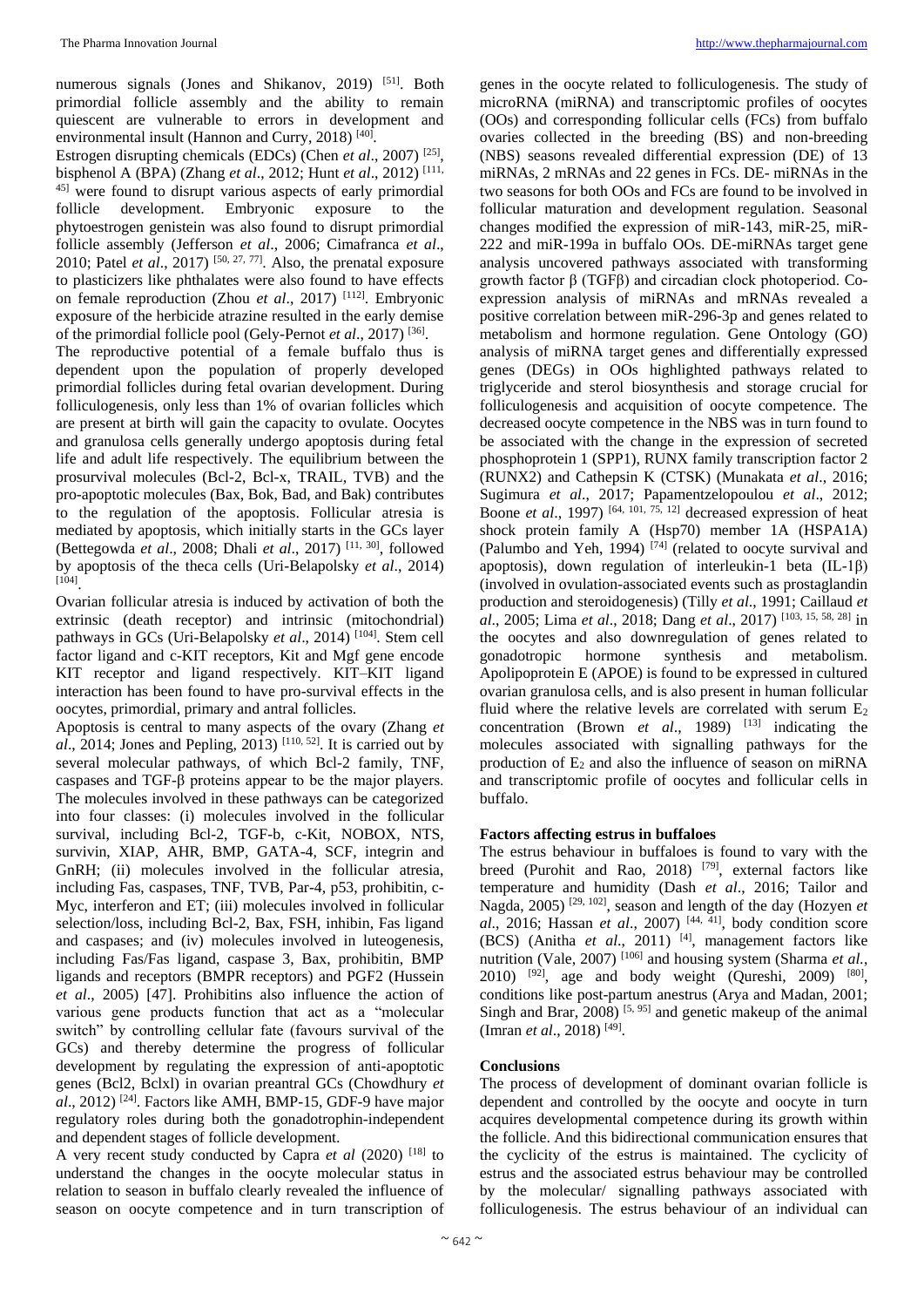again be a determinant of genetic makeup of an individual animal controlled by exogenous factors like climate, photoperiod, nutrition and environmental insults. Hence, studies on molecular pathways associated with

folliculogenesis in the context of estrus behaviour in buffaloes considering the factors affecting the estrus cycle may help in identifying reproductive biomarkers and thereby improving the reproductive efficiency in buffaloes.

**Table 1:** Intrinsic ovarian factors involved in the pre antral follicle development (Modified from Gura and Freiman, 2018)

| Factor                | <b>Source</b>              | Action                                                                                  |
|-----------------------|----------------------------|-----------------------------------------------------------------------------------------|
| Activins              | Granulosa cells            | Stimulate granulosa cell proliferation                                                  |
| AMH                   | Granulosa cells            | Inhibitory factor on small follicle development                                         |
| BMP <sub>15</sub>     | Oocyte                     | Stimulate granulosa cell proliferation                                                  |
| BMP4/7                | Theca cells                | Modulate FSH signaling to increase estradiol levels, prevent premature<br>luteinization |
| Connexins 37 and 43   | Granulosa cells and        | Communication between granulosa cells to granulosa cells and oocyte to                  |
|                       | granulosa-oocyte junction  | granulosa cells. Knockouts have inhibited development beyond primary stage              |
| Cyclin D <sub>2</sub> | Granulosa cells            | FSH stimulated factor that controls granulosa cell proliferation                        |
| GDF9                  | Oocyte                     | Theca cell recruitment. Knockouts have inhibited development beyond                     |
|                       |                            | primary stage                                                                           |
| Hedgehog signaling    | Granulosa cells and theca  | Proper theca cell function                                                              |
| members               | cells                      |                                                                                         |
| IGF1/IGFR             | Granulosa cells            | Enhance granulosa cell responsivness to FSH                                             |
| KGF                   | Theca cells                | Modulating communication between theca cells and granulosa cells                        |
| Kit/kit ligand        | Granulosa cells and oocyte | Continued follicle development, oocyte growth, and theca cell organization              |
| NTF5/BDNF/NTRK2       | Granulosa cells and oocyte | Knockouts have impaired development beyond primary stage                                |
| WT1                   | Granulosa cells            | Inhibitory factor on small follicle development                                         |

IGFI, insulin-like growth factor 1; IGFR, insulin-like growth factor receptor; NTF5, neurotrophin 5; BDNF, brain-derived neurotrophic factor; NTRK2, neurotrophic tyrosine kinase receptor type 2; WT1, Wilms tumor 1.

#### **References**

- 1. Adhikari D, Liu K. Molecular mechanisms underlying the activation of mammalian primordial follicles. Endocrine Reviews. 2009;30(5):438-464.
- 2. Ahmad SI, Gaucher F, Rousseau E, Beaucher M, Piot JF, Grongnet *et al*. Effects of acidification on physicochemical characteristics of buffalo milk: A comparison with cow's milk. Food. Chem. 2008;106:11-17.
- 3. Alam MH, Miyano T. Interaction between growing oocytes and granulosa cells *in vitro*. Reprod Med Biol. 2019 Aug 22;19(1):13-23
- 4. Anitha A, Rao KS, Suresh J, Moorthy PS, Reddy YK. A body condition score (BCS) system in Murrah buffaloes. Buffalo Bull. 2011;30(1):79-96.
- 5. Arya JS, Madan ML. Post-partum reproductive cyclicity based on ovarian steroids in suckled and weaned buffaloes. Buffalo Journal. 2001;17(3):361-370.
- 6. Barkaw AH, Hafez YM, Ibrahim SA, Ashour G, Amal K, El-Asheeri N *et al*. Short communication Characteristics of ovarian follicular dynamics throughout the estrous cycle of Egyptian buffaloes Animal Reproduction Science. 2009;110:326-334.
- 7. Baruselli PS, Mucciolo RG, Visintin JA, Viana WG, Arruda RP, Madureira EH, *et al*. Ovarian follicular dynamics during the estrous cycle in buffalo (Bubalus bubalis). Theriogenology. 1997;47(8):1531-47.
- 8. Baruselli PS, de Carvalho JGS, Elliff FM, da Silva JCB, Chello D, de Carvalho NAT. Embryo transfer in buffalo (Bubalus bubalis). Theriogenology. 2020;150:221-228.
- 9. Bashir ST, Ishak GM, Gastal MO, Roser JF, Gastal EL. Changes in intrafollicular concentrations of free IGF-1, activin A, inhibin A, VEGF, estradiol, and prolactin before ovulation in mares. Theriogenology. 2016;85(8):1491-1498.
- 10. Bayne RAL, Martins da Silva J, Anderson RA. Increased

expression of the FIGLA transcription factor is associated with primordial follicle formation in the human fetal ovary. Molecular Human Reproduction. 2004;10(6):373- 381.

- 11. Bettegowda A, Patel OV, Lee KB, Park K-E, Salem M, Yao J, *et al*. Identification of novel bovine cumulus cell molecular markers predictive of oocyte competence: functional and diagnostic implications. Biol. Reprod. 2008;79:301-309
- 12. Boone DL, Carnegie JA, Rippstein PU, Tsang BK. Induction of apoptosis in equine chorionic gonadotropin (eCG)-primed rat ovaries by anti-eCG antibody. Biol Reprod. 1997;57:420-427.
- 13. Brown SA, Hay RV, Schreiber JR. Relationship between serum estrogen and level of apolipoprotein E in human ovarian follicular fluid. Fertil. Steril. 1989;51:639-643.
- 14. Buccione R, Schoroeder AC, Eppig JJ. Interactions between somatic cells and germ cells throughout mammalian oogenesis. Biol Reprod. 1990;43:543-7.
- 15. Caillaud M, Duchamp G, Gerard N. *In vivo* effect of interleukin-1beta and interleukin-1RA on oocyte cytoplasmic maturation, ovulation, and early embryonic development in the mare. Reprod. Biol. Endocrinol. 2005;3:26.
- 16. Cantley LC, Neel BG. New insights into tumor suppression: PTEN suppresses tumor formation by restraining the phosphoinositide 3-kinase/AKT pathway. Proc Natl Acad Sci USA. 1999;96:4240-4245.
- 17. Cantley LC. The phosphoinositide 3-kinase pathway. Science. 2002;296:1655-1657.
- 18. Capra E, Lazzari B, Russo M, kosior MA, Valle GD, Longobardi V, *et al*. Seasonal effects on miRNA and transcriptomic profile of oocytes and follicular cells in buffalo (*Bubalus bubalis*). Sci Rep. 2020;10:13557.
- 19. Castrillon DH, Miao L, Kollipara R, Horner JW, DePinho RA. Suppression of ovarian follicle activation in mice by the transcription factor Foxo3a. Science. 2003;301:215-218.
- 20. Cecconi S, Colonna R. Influence of granulosa cells and different somatic cell types on mammalian oocyte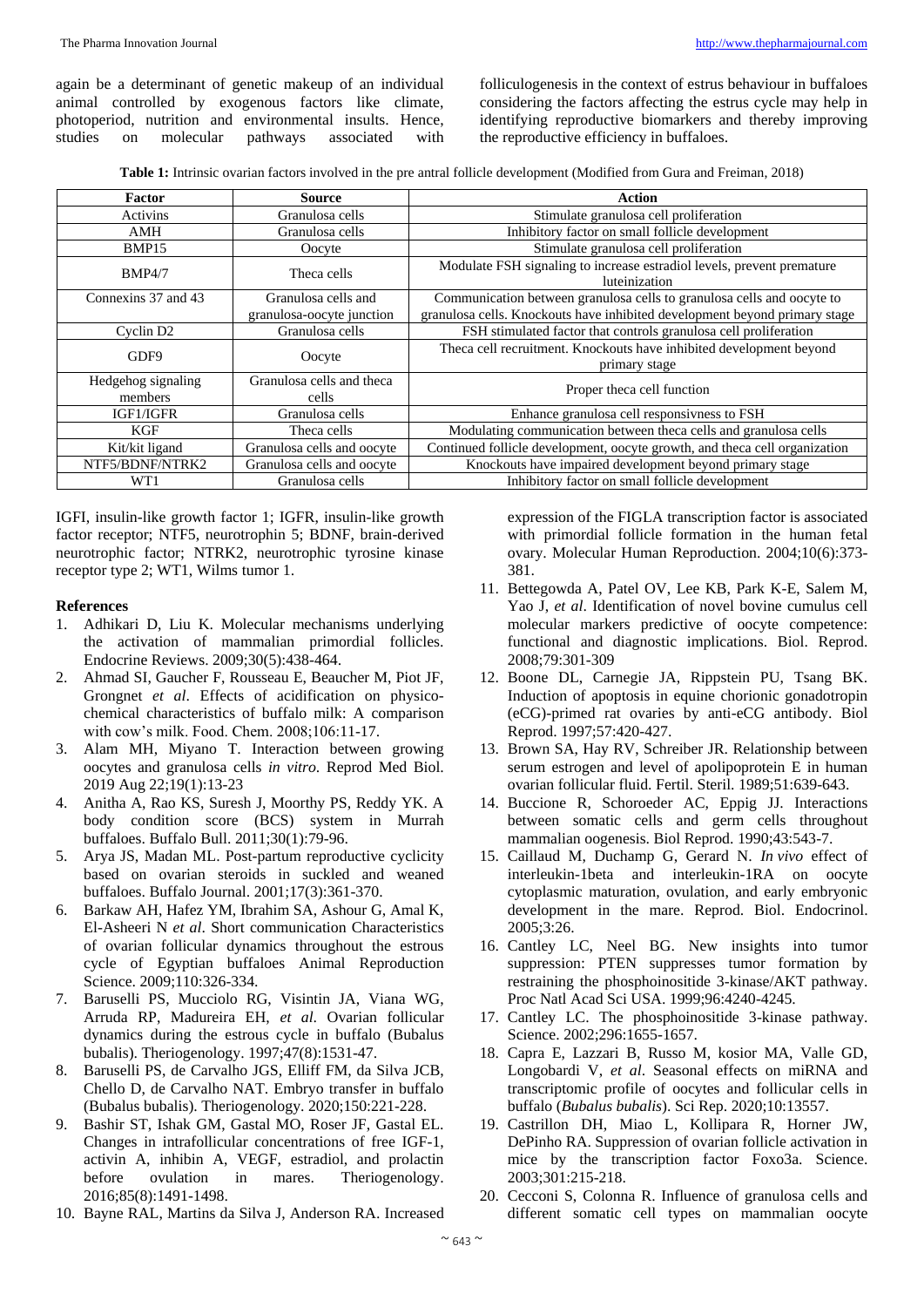development *in vitro*. Zygote. 1996;4:305-7.

- 21. Cecconia S, Ciccarellib C, Barberic M, Macchiarellib G, Caniparic R. Granulosa cell-oocyte interactions. European Journal of Obstetrics & Gynecology and Reproductive Biology. 2004;115S:S19-S22.
- 22. Choi Y, Qin Y, Berger MF, Ballow DJ, Bulyk ML, Rajkovic A. Microarray analyses of newborn mouse ovaries lacking Nobox. Biology of Reproduction. 2007;77(2):312–319.
- 23. Choi Y, Rajkovic A. Genetics of early mammalian folliculogenesis. Cell Mol Life Sci. 2006;63:579-90.
- 24. Chowdhury I, Garcia-Barrio M, Harp D, Thomas K, Matthews R, Thompson WE. The emerging roles of prohibitins in folliculogenesis. Front Biosci (Elite Ed). 2012;4:690-9.
- 25. Chen Y, Jefferson WN, Newbold RR, Padilla-Banks E, Pepling ME. Estradiol, progesterone, and genistein inhibit oocyte nest breakdown and primordial follicle assembly in the neonatal mouse ovary *in vitro* and *in vivo*. Endocrinology. 2007;148(8):3580-3590.
- 26. Cian MCD, Gregoire EP, Rolle ML, Lachambre S, Mondin M, Bell S, *et al*. R-spondin2 signaling is required for oocyte-driven intercellular communication and follicular growth. Cell Death & Differentiation. 2020.
- 27. Cimafranca M, Davila J, Ekman GC, Andrews RN, Neese SL, Peretz J, *et al*. Acute and chronic effects of oral genistein administration in neonatal mice. Biology of Reproduction. 2010;83:114-121.
- 28. Dang X, Zhu Q, He Y, Wang Y, Lu Y, Li X, *et al*. IL-1β Upregulates StAR and progesterone production through the ERK1/2- and p38-mediated CREB signaling pathways in human granulosa-lutein cells. Endocrinology. 2017;158:3281-3291.
- 29. Dash S, Chakravarty AK, Singh A, Upadhyay A, Singh M, Yousuf, S. Effect of heat stress on reproductive performances of dairy cattle and buffaloes: A review. Veterinary world. 2016;9(3):235.
- 30. Dhali A, Javvaji PK, Kolte AP, Francis JR, Roy SC, Sejian V. Temporal expression of cumulus cell marker genes during *in vitro* maturation and oocyte developmental competence. J Assist. Reprod. Genet. 2017;34:1493-1500.
- 31. D'Occhio MJ, Ghuman SS, Neglia G, Della Valle G, Baruselli PS, Zicarelli L, *et al*. Exogenous and endogenous factors in seasonality of reproduction in buffalo: A review. Theriogenology. 2020;150:186-192.
- 32. Durlinger AL, Visser JA, Themmen AP. Regulation of ovarian function: the role of anti-Mullerian hormone. Reproduction. 2002;124:601-609.
- 33. Engelman JA, Luo J, Cantley LC. The evolution of phosphatidylinositol 3-kinases as regulators of growth and metabolism. Nat Rev Genet. 2006;7:606-619.
- 34. Erickson GF, Shimasaki S. The physiology of folliculogenesis: the role of novel growth factors. Fertility and sterility. 2001;76:5.
- 35. Fortune JE, Cushman RA, Wahl CM, Kito S. The primordial to primary follicle transition. Mol Cell Endocrinol. 2000;163:53–60.
- 36. Gely-Pernot A, Saci S, Kernanec PY, Hao C, Giton F. Embryonic exposure to the widely-used herbicide atrazine disrupts meiosis and normal follicle formation in female mice. Scientific Reports. 2017;7(1):3526.
- 37. Ginther OJ, Beg MA, Bergfelt DR, Kot K, Activin A. Estradiol, and free insulin-like growth factor I in

follicular fluid preceding the experimental assumption of follicle dominance in cattle. Biol Reprod. 2002;67(1):14- 19.

- 38. Guo J, Zhang T, Guo Y, Sun T, Li H, Zhang X, *et al*. Oocyte stage-specific effects of MTOR determine granulosa cell fate and oocyte quality in mice. Proceedings of the National Academy of Sciences. 2018;115(23):E5326-E5333.
- 39. Gura MA, Freiman RN. Primordial Follicle. Encyclopedia of Reproduction. 2018; 2nd edition, Volume 2 https://doi.org/10.1016/B978-0-12-801238- 3.64394-5 Pg 65-71
- 40. Hannon PR, Curry TE. Folliculogenesis. Encyclopedia of Reproduction. 2018; 2nd edition, 2:72-79.
- 41. Hassan F, Khan MS, Rehman MS, Sarwar M, Bhatti SA. Seasonality of calving in Nili-Ravi buffaloes, purebred Sahiwal and crossbred cattle in Pakistan. Italian Journal of Animal Science. 2007;6(sup2):1298-1301.
- 42. Hillier SG, Gonadotropic control of ovarian follicular growth and development. Mol. Cell. Endocrinol. 2001;179(1-2):39-46.
- 43. Holt JE, Jackson A, Roman SD, Aitken RJ, Koopman P, McLaughlin EA. CXCR4/ SDF1 interaction inhibits the primordial to primary follicle transition in the neonatal mouse ovary. Dev Biol. 2006;293:449-460.
- 44. Hozyen HF, Ahmed HH, Shalaby SIA, Essawy GES. Seasonal heat stress effect on cholesterol, estradiol and progesterone during follicular development in Egyptian buffalo. International Journal of Animal and Veterinary Sciences. 2016;10(2):81-86.
- 45. Hunt PA, Lawson C, Gieske M, Murdoch B, Smith H, Marre A. Bisphenol a alters early oogenesis and follicle formation in the fetal ovary of the rhesus monkey. Proceedings of the National Academy of Sciences. 2012;109(43):17525-17530.
- 46. Huntriss J, Gosden R, Hinkins M, Oliver B, Miller D, Rutherford AJ *et al*. Isolation, characterization and expression of the human factor in the Germline alpha (FIGLA) gene in ovarian follicles and oocytes. Molecular Human Reproduction. 2002;8(12):1087-1095.
- 47. Hussein MR. Apoptosis in the ovary: molecular mechanisms*.* Human Reproduction. 2005;11(2):162-178.
- 48. Hutt KJ, McLaughlin EA, Holland MK. KIT/KIT ligand in mammalian oogenesis and folliculogenesis: roles in rabbit and murine ovarian follicle activation and oocyte growth. Biol Reprod. 2006;75:421-433.
- 49. Imran S, Maryam J, Nadeem A, Iqbal M. Pretentious genomic selection signatures in CYP19A1 gene associated with silent estrous behavior in water buffalo in Pakistan. Electronic Journal of Biotechnology. 2018; 32:35-40.
- 50. Jefferson W, Newbold R, Padilla-Banks E, Pepling M. Neonatal genistein treatment alters ovarian differentiation in the mouse: Inhibition of oocyte nest breakdown and increased oocyte survival. Biology of Reproduction. 2006;74(1):161-168.
- 51. Jones ASK, Shikanov A. Follicle development as an orchestrated signaling network in a 3D organoid. J Biol Eng. 2019;13:2.
- 52. Jones RL, Pepling ME. KIT signaling regulates primordial follicle formation in the neonatal mouseovary. Dev Biol. 2013;382:186-97.
- 53. Kaur H, Arora, SP. Annual pattern of plasma progesterone in normal cycling buffaloes *(Bubalus*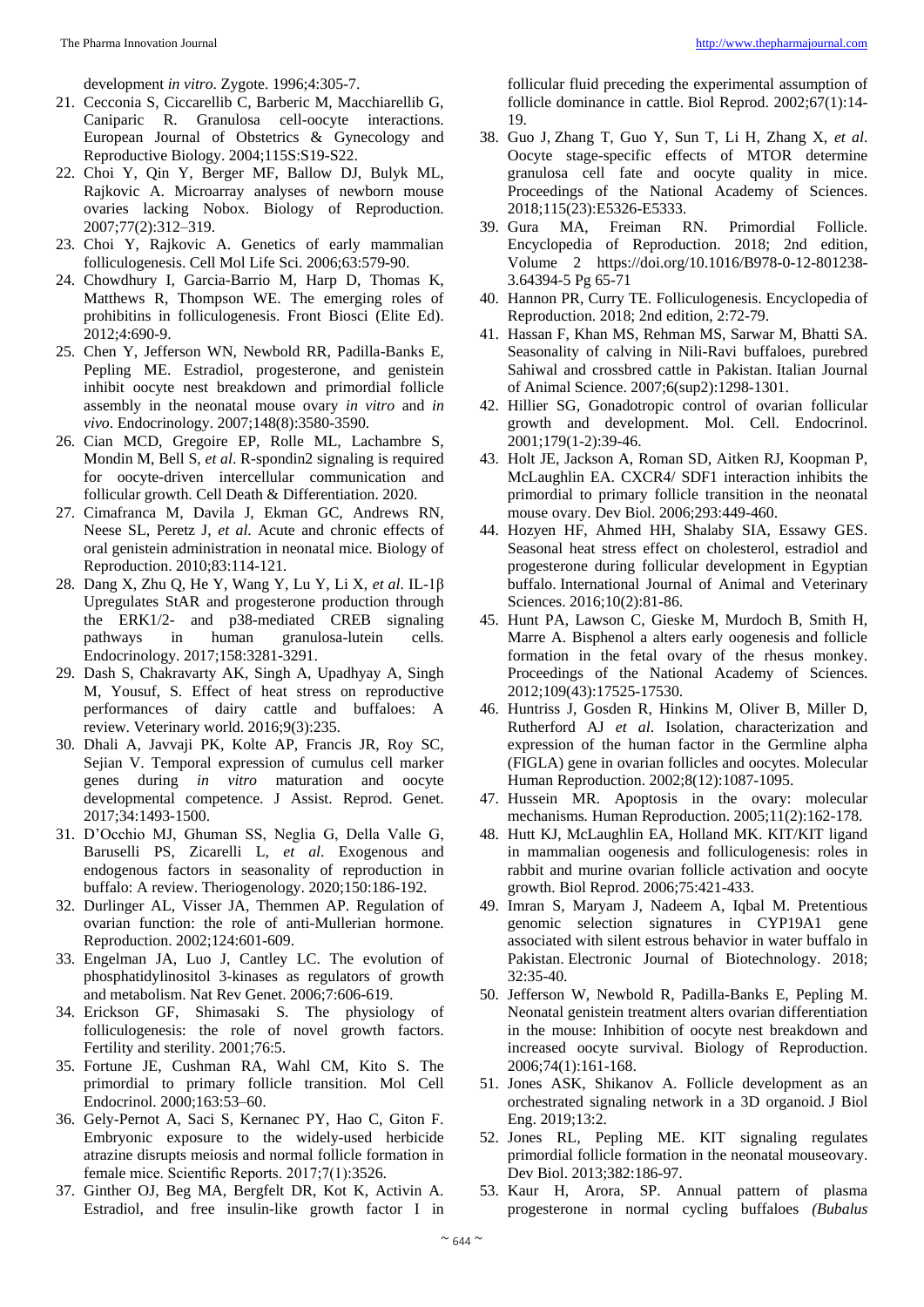*bubalis*) fed two different levels of nutrition. Anim. Reprod. Sci, 1984;7:323-332.

- 54. Kezele P, Nilsson EE, Skinner MK. Keratinocyte growth factor acts as a mesenchymal factor that promotes ovarian primordial to primary follicle transition. Biol Reprod. 2005;73:967-973.
- 55. Lee WS, Yoon SJ, Yoon TK, Cha KY, Lee SH, Shimasaki S. *et al*. Effects of bone morphogenetic protein-7 (BMP-7) on primordial follicular growth in the mouse ovary. Mol Reprod Dev. 2004;69:159-163.
- 56. Lechowska A, Bilinski S, Choi Y, Shin Y, Kloc M, Rajkovic A. Premature ovarian failure in nobox-deficient mice is caused by defects in somatic cell invasion and germ cell cyst breakdown. Journal of Assisted Reproduction and Genetics. 2011;28(7):583-589.
- 57. Li J, Kawamurab K, Chenga Y, Liuc S, Kleina C, Liuc S. *et al*. Activation of dormant ovarian follicles to generate mature eggs. Proc Natl Acad Sci USA. 2010;107:10280- 10284.
- 58. Lima F, Bezerra F, Souza GB, Matos MHT, Hurk RVden, Silva JRV. Influence of interleukin 1 beta and tumour necrosis factor alpha on the *in vitro* growth, maturation and mitochondrial distribution of bovine oocytes from small antral follicles. Zygote. 2018;26:381- 387
- 59. Lim EJ, Choi Y. Transcription factors in the maintenance and survival of primordial follicles. Clin Exp Reprod Med. 2012;39(4):127-31.
- 60. Liu YX, Peng XR, Ny T. Tissue-specific and timecoordinated hormone regulation of plasminogenactivator-inhibitor type-I and tissue-type plasminogenactivator in the rat ovary during gonadotropin-induced ovulation. Eur J Biochem. 1991;195(2):549-55.
- 61. Macklon NS, Fauser BC. Follicle-stimulating hormone and advanced follicle development in the human. Arch. Med. Res. 2000;32(6):595-600.
- 62. McGee EA, Hsueh AJ. Initial and cyclic recruitment of ovarian follicles. Endocr Rev. 2000;21(2):200-214.
- 63. Morita Y, Manganaro TF, Tao XJ, Martimbeau S, Donahoe PK, Tilly JL. Requirement for phosphatidylinositol-3-kinase in cytokine-mediated germ cell survival during fetal oogenesis in the mouse. Endocrinology. 1999;140:941-949.
- 64. Munakata Y, Kawahara-Miki R, Shiratsuki S, Tasaki H, Itami, Shirasuna K, *et al*. Gene expression patterns in granulosa cells and oocytes at various stages of follicle development as well as in *in vitro* grown oocyte-andgranulosa cell complexes. J Reprod. Dev. 2016;62:359- 366.
- 65. Murphy MG, Enright WJ, Crowe MA, McConnell K, Spicer LJ, Boland MP, *et al*. Effect of dietary intake on pattern of growth of dominant follicles during the oestrous cycle of beef heifers. Journal of Reproduction and Fertility. 1991;92:333-338.
- 66. Nanda AS, Brar PS, Prabhakar S. Enhancing reproductive performance in dairy buffalo: major constraints and achievements. Reprod. Suppl. 2003;61:27-36.
- 67. Nandi S, Raghu HM, Ravindranatha BM, Chauhan MS. Production of buffalo (*Bubalus bubalis*) embryos *in vitro*: premises and promises. Reproduction in Domestic Animals. 2002;37(2):65-74.
- 68. Nilsson EE. Detzel C, Skinner MK. Platelet-derived growth factor modulates the primordial to primary

follicle transition. Reproduction. 2006;131:1007-1015.

- 69. Nilsson EE, Kezele P, Skinner MK. Leukemia inhibitory factor (LIF) promotes the primordial to primary follicle transition in rat ovaries. Mol Cell Endocrinol. 2002;188:65-73.
- 70. Nilsson E, Parrott JA, Skinner MK. Basic fibroblast growth factor induces primordial follicle development and initiates folliculogenesis. Mol Cell Endocrinol. 2001;175:123-130.
- 71. Nilsson EE, Skinner MK. Bone morphogenetic protein-4 acts as an ovarian follicle survival factor and promotes primordial follicle development. Biol Reprod. 2003;69:1265-1272
- 72. Nilsson EE, Skinner MK. Kit ligand and basic fibroblast growth factor interactions in the induction of ovarian primordial to primary follicle transition. Mol Cell Endocrinol. 2004;214:19-25.
- 73. Noseir WMB. Ovarian follicular activity and hormonal profile during estrous cycle in cows: the development of 2 versus 3 waves. Reprod. Biol. Endocrinol. 2003;1:1-6.
- 74. Palumbo A, Yeh J. In situ localization of apoptosis in the rat ovary during follicular atresia. Biol Reprod. 1994;51:888-895.
- 75. Papamentzelopoulou, Mavrogianni D, Dinopoulou, Theofanakis H, Malamas F, Marinopoulos S, *et al*. Detection of RUNX2 gene expression in cumulus cells in women undergoing controlled ovarian stimulation. Reprod. Biol. Endocrinol. 2012;10:99.
- 76. Parrott JA, Skinner MK. Kit-ligand/stem cell factor induces primordial follicle development and initiates folliculogenesis. Endocrinology. 1999;140:4262-4271.
- 77. Patel S, Hartman JA, Helferich WG, Flaws JA. Preconception exposure to dietary levels of genistein affects female reproductive outcomes. Reproductive Toxicology. 2017;74:174-180.
- 78. Paul SS, Mandal AB, Mandal GP, Kannan A, Pathak NN. Comparative dry matter intake and nutrient utilization efficiency in lactating cattle and buffaloes. J. Sci. Food. Agric. 2003;83:258-267.
- 79. Purohit GN, Rao TK. Estrus detection in buffaloes. International Veterinary Information Service, Ithaca NY (www. ivis. org), Last updated. 2018
- 80. Qureshi MS. Nutritional and management support to reproduction in dairy buffaloes under tropical conditions. Pakistan J. Zool. Suppl. Ser. 2009;9:895-909.
- 81. Rajkovic A, Pangas SA, Ballow D, Suzmori N, Matzuk M.M. NOBOX deficiency disrupts early Folliculogenesis and oocyte-specific gene expression. Science. 2004;305(5687):1157-1159.
- 82. Ramadan TA. Role of Melatonin in Reproductive Seasonality in Buffaloes. Theriogenology. 2017, 88-107.
- 83. Ravinder R, Kaipa OD, Simhabaddela V, Sinha E, Singh P, Varijnayan CSN. *et al*. Saliva ferning, an unorthodox estrus detection method in water buffaloes (Bubalus bubalis). Theriogenology. 2016;86:1147-1155.
- 84. Reddy P, Adhikari D, Zheng W, Liang S, Hamalainen T, Tohonen V. *et al*. PDK1 signaling in oocytes controls reproductive aging and lifespan by manipulating the survival of primordial follicles. Human Molecular Genetics. 2009;18(15):2813-2824.
- 85. Reddy P, Liu L, Adhikari D, Jajarlamudi K, Rajareddy S, Shen Y *et al*. Oocyte-specific deletion of Pten causes premature activation of the primordial follicle pool. Science. 2008;319(5863):611-613.